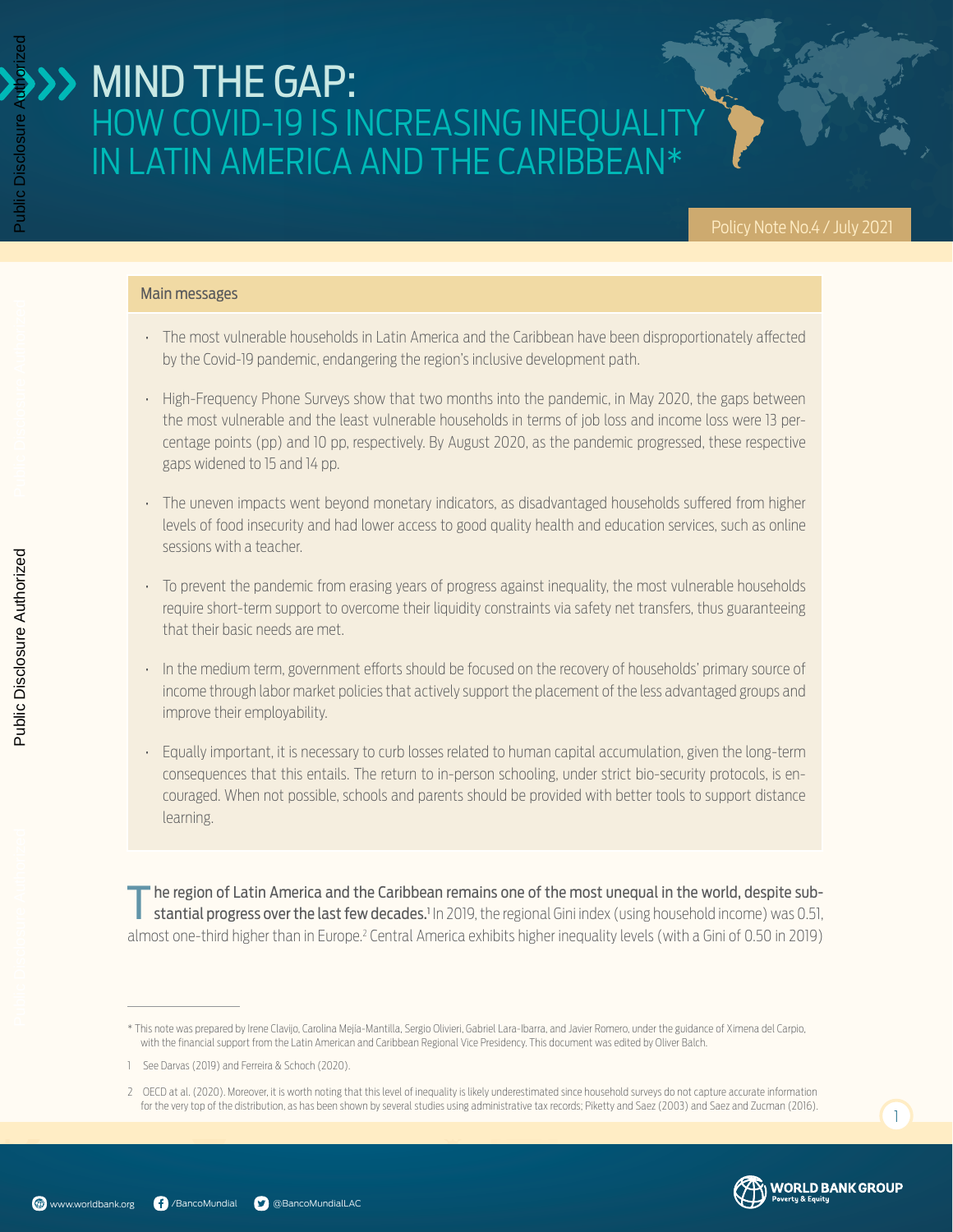compared to the Andean and South Cone countries (with a Gini of 0.44 in 2019).3 Despite socio-economic progress in the region's best-performing countries (e.g., Chile and Colombia), the period before the pandemic was characterized by social unrest that echoed the frustration of persistent inequality of opportunities.<sup>4</sup>

As a result of the Covid-19 pandemic, the region is set to regress in terms of inequality. Simulations show that the pandemic is set to increase inequality in the region by 0.2 Gini points in 2020, from 48 to 48.2 (World Bank, 2021a).<sup>5</sup> Considering the effects of the pandemic on human capital accumulation, the risk that inequality will increase for the next generation is very high. Given that inequality hinders economic and productivity growth and is a source for political and social destabilization (International Monetary Fund, 2021; OECD et al., 2020), the consequences of the Covid-19 pandemic on the region's development path are disturbing.

High-Frequency Phone Surveys collected over the first six months of the pandemic provide robust evidence that the most vulnerable households in the region were disproportionally affected. This policy note offers solid evidence on how the pandemic has widened the income gap in the region using data from the LAC High-Frequency Phone Surveys (HFPS – see Box 1 for additional details), collected between May and August of 2020 in 13 countries in the region. Moreover, it shows that the effects go beyond the monetary dimension, as more disadvantaged households suffered from higher levels of food insecurity and had lower access to health and good quality education services.

#### Box 1. The High-Frequency Phone Surveys for Latin America and the Caribbean region (LAC-HFPS)

The World Bank conducted a multi-round High-Frequency Phone Survey (HFPS) to assess the impact of the coronavirus pandemic on the welfare of Latin American and Caribbean households. Between March and June 2020, the HFPS collected nationally representative information (of the population aged 18 and above with phone access) for thirteen countries: Argentina, Bolivia, Chile, Colombia, Costa Rica, Dominican Republic, Ecuador, El Salvador, Guatemala, Honduras, Mexico, Paraguay, and Peru. The HFPS provides information on the welfare loss that households and people experienced regarding food insecurity, changes in employment, income loss, access to health services and education, and coping mechanisms. Additionally, it documents household responses to lockdown and safe-distancing measures imposed by their governments and catalogs the behaviors they undertook to mitigate the spread of the disease. These socio-economic impacts are available at the COVID-19 monitoring **[global dashboard](https://www.worldbank.org/en/data/interactive/2020/11/11/covid-19-high-frequency-monitoring-dashboard)**, which provides 96 harmonized indicators across 50 countries in Latin America and the world. For further information on the HFPS, see Mejía-Mantilla et al. (2021) and World Bank (2021b).



 $\overline{2}$ 

<sup>3</sup> According to new estimates by the World Bank LAC Equity Lab using the SEDLAC dataset.

<sup>4</sup> See Ferreira & Schoch (2020).

<sup>5</sup> Not including Brazil.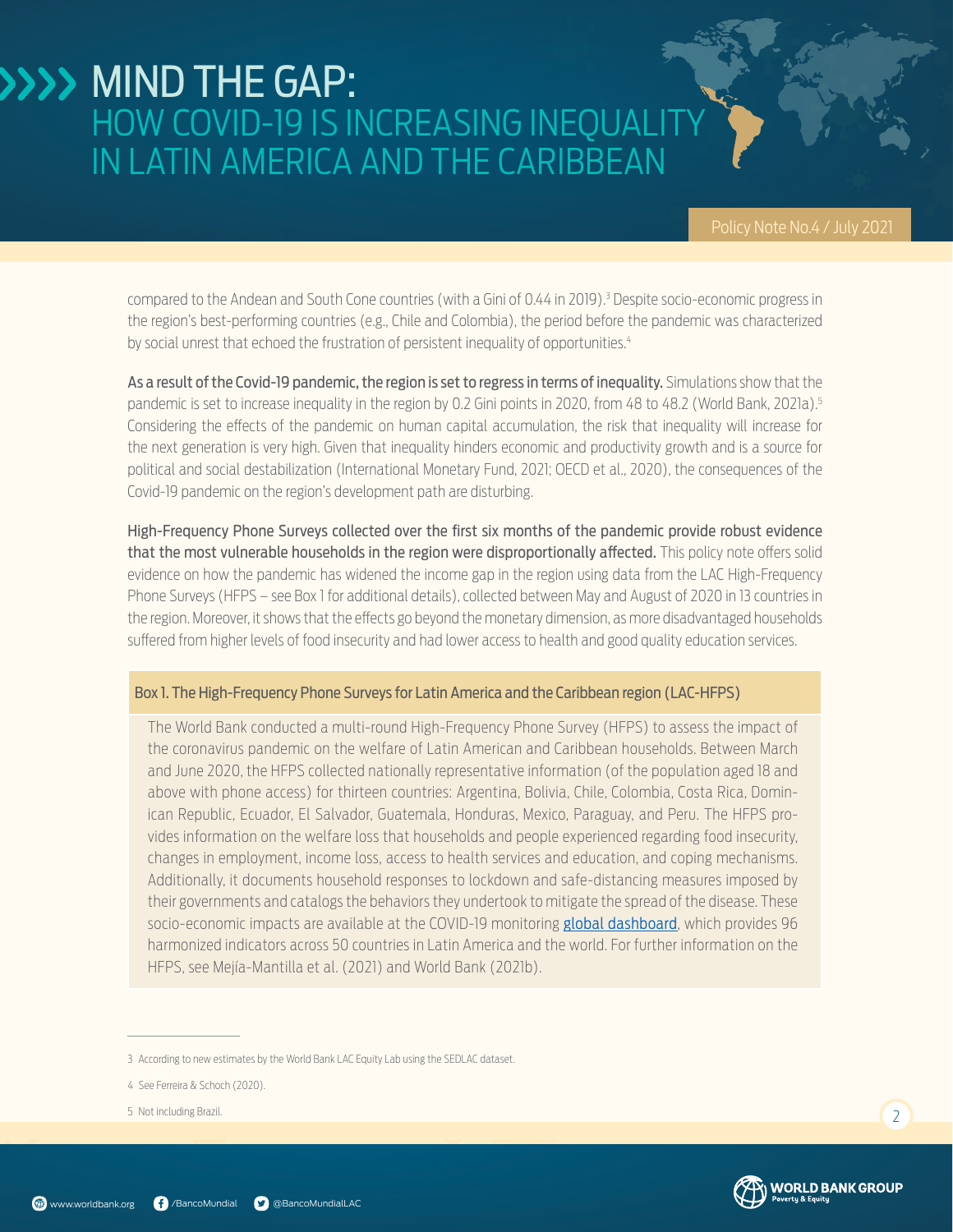### Unequal effects on livelihoods

The most vulnerable households across the region suffered the highest rates of employment loss. According to their pre-pandemic poverty levels, we classify all households in the HFPS into six vulnerability categories using official household surveys (Box 2). Rural households with a low level of education and high dependency levels comprise the most vulnerable group. In contrast, urban households with a high level of education (with or without dependents) constitute the least vulnerable group. In May 2020, soon after the pandemic started, the most vulnerable group experienced the highest job loss rate, at 24 percent, while the least vulnerable group experienced the lowest rate, at 11 percent. This different level of impact is explained by the fact that a large share of vulnerable individuals was employed in contact-intensive occupations, mainly in the informal sector. These occupations, which are not amenable to remote work or have low tele-workability (Lohan, 2020), were the most affected by the containment measures (World Bank, 2021; IMF 2020).

#### Box 2. Classification of Households' Vulnerability Level

Households were classified in six groups, that describe their level of vulnerability to poverty, depending on their sociodemographic characteristics. More specifically, three dimensions were used: education level of the respondent (1=secondary or less; 0= tertiary or above); geographic location (1=rural; 0=urban); and dependency level (1=household has members that are dependent; 0=no dependents). The interaction of the three dimensions yielded six distinct sociodemographic categories, where the first (Type 1) refers to rural households with low levels of education and where dependents (i.e., members aged under 18 or above 65) are present. Conversely, the last category (Type 6) refers to urban, high-education households with or without dependents (Table B provides a detailed description of each category). These categories provide an ordinal classification of the level of vulnerability of households: Type 1 indicates the highest level of ex-ante vulnerability, while Type 6 signifies the lowest. This ordering is consistent with the welfare ordering (poverty rates) observed in the region for each of the household types (Figure B).

| Table B. Detailed description of each household type |                                                                     |
|------------------------------------------------------|---------------------------------------------------------------------|
| Type 1                                               | Rural households with low education and the presence of dependents* |
| Type 2                                               | Rural households with low education and no dependents               |
| Type 3                                               | Rural households with high education, with or without dependents    |
| Type 4                                               | Urban households with low education and the presence of dependents  |
| Type 5                                               | Urban households with low education and no dependents               |
| Type 6                                               | Urban households with high education, with or without dependents    |

Source: Own elaboration using the SEDLAC dataset (World Bank and CEDLAS). N ote: (\*) Dependents include household's members aged under 18 or above 65.

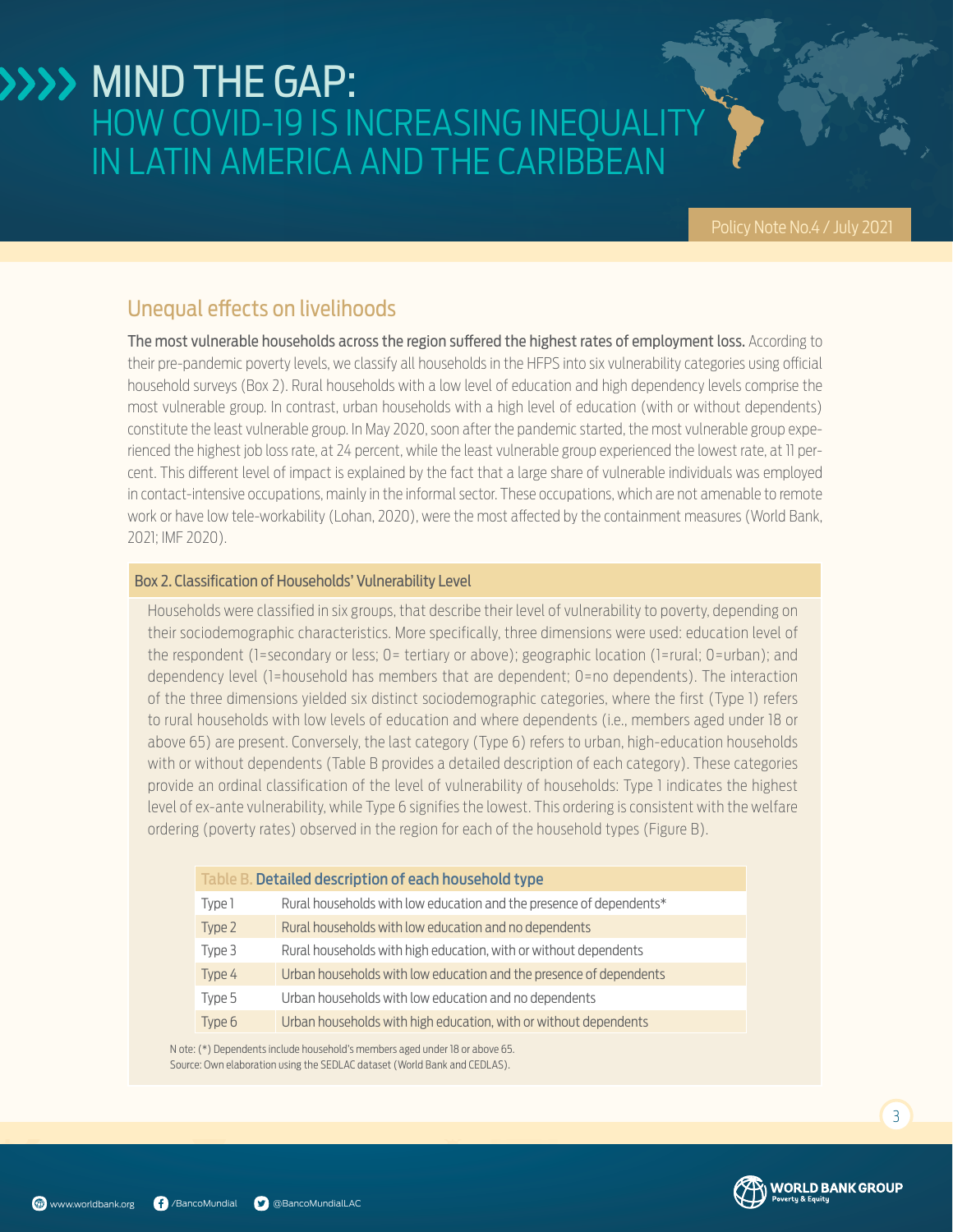

As the pandemic progressed, the gap in job loss between the high and low vulnerability households widened. After several months of lockdown, many businesses went bankrupt and many other had to adjust their costs. By August 2020, the job loss rate with respect to pre-pandemic increased considerably for households of all vulnerability groups. Amongst the most vulnerable, close to 60 percent report losing their job (with respect to pre-pandemic), and amongst the least vulnerable, the proportion reached 42 percent. Moreover, the 13 percentage points (pp) gap observed at the outset of the pandemic (May 2020), increased by 2 pp, reaching 15 pp.

Job losses were more common among less educated households for both urban and rural areas. Education levels were the driving factor behind the job loss rate in urban and rural areas. Among the group characterized by low education and dependent members, job loss was similarly high for rural and urban areas, about 24 and 21 percent, respectively, in May 2020. In contrast, the proportion of respondents who reported losing their job was almost half for

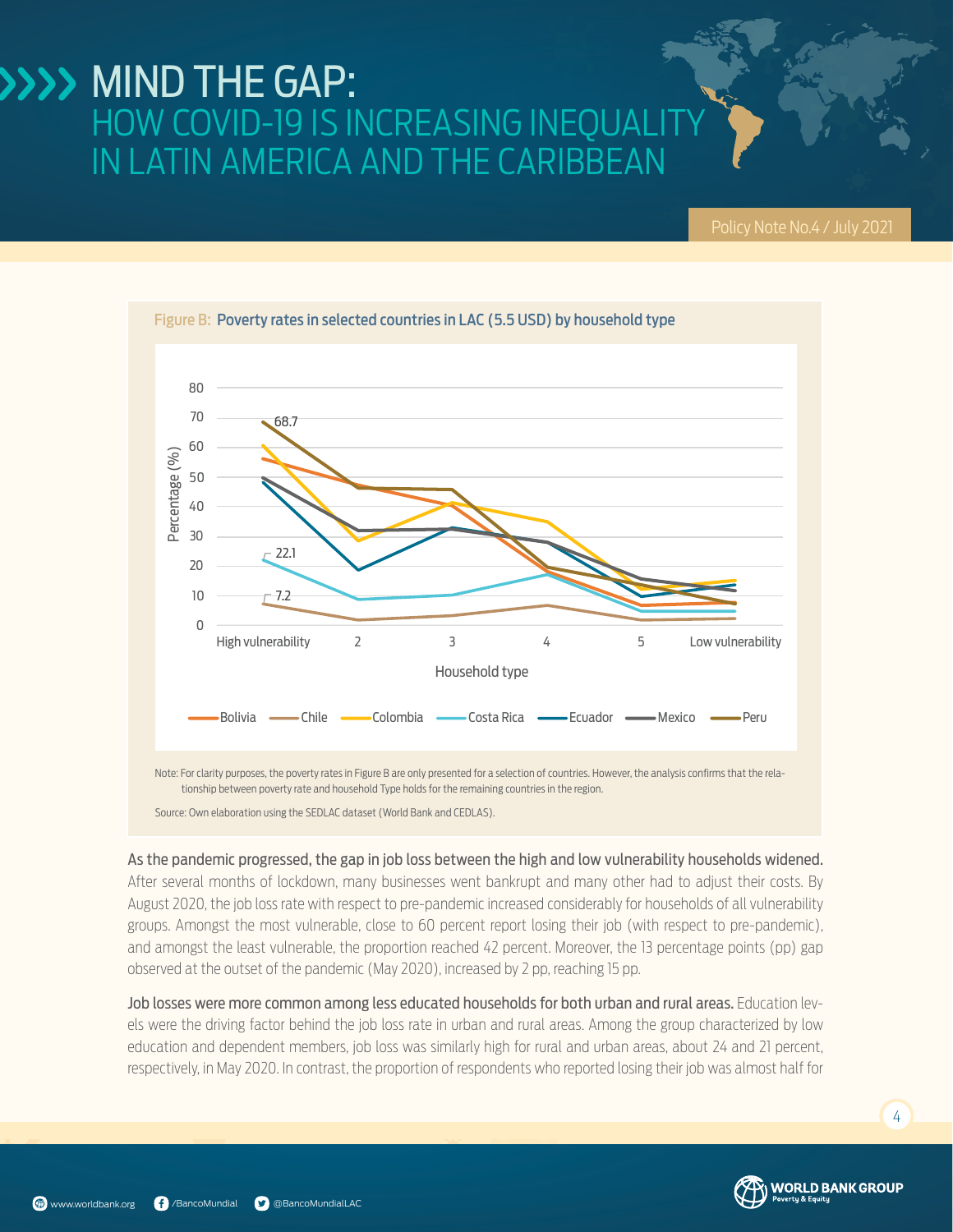the more educated households; 13 percent in rural areas and 11 in urban areas (Figure 1). As shown in another note of this series using the same data, workers with primary education or less were twice as likely to lose their jobs than those with tertiary education (World Bank, 2021c).



#### Figure 1: Job losses (with respect to pre-pandemic period) by household type

Source: Own elaboration based on LAC HFPS

While job losses resulted in substantial income reductions across the board, vulnerable households were particularly affected. Since labor is the primary source of income for Latin American households, job losses translated into a decline in total income for all types of households. However, the gap in income loss was not as pronounced as the job loss gap. By May 2020, close to 70 percent of those in the most vulnerable group reported a decline in total household income compared to 59 percent of those in the better-off, representing an income loss gap of 10 pp (Figure 2). This difference is partly explained by the fact that hours worked for those who remained employed declined substantially, so labor income declined even for the least vulnerable workers (ILO, 2020a and 2021).

By August 2020, despite higher job loss rates, a lower proportion of households reported total income losses. This dynamic could be explained by the vertical and horizontal expansions of social safety nets and other social programs implemented by the governments of the region in response to the crisis. In addition, other non-labor income sources, such as remittances, are likely to have offset the decline. Even though the proportion of households reporting income loss fell for households of all vulnerability levels between May and August 2020, this decrease was less pro-

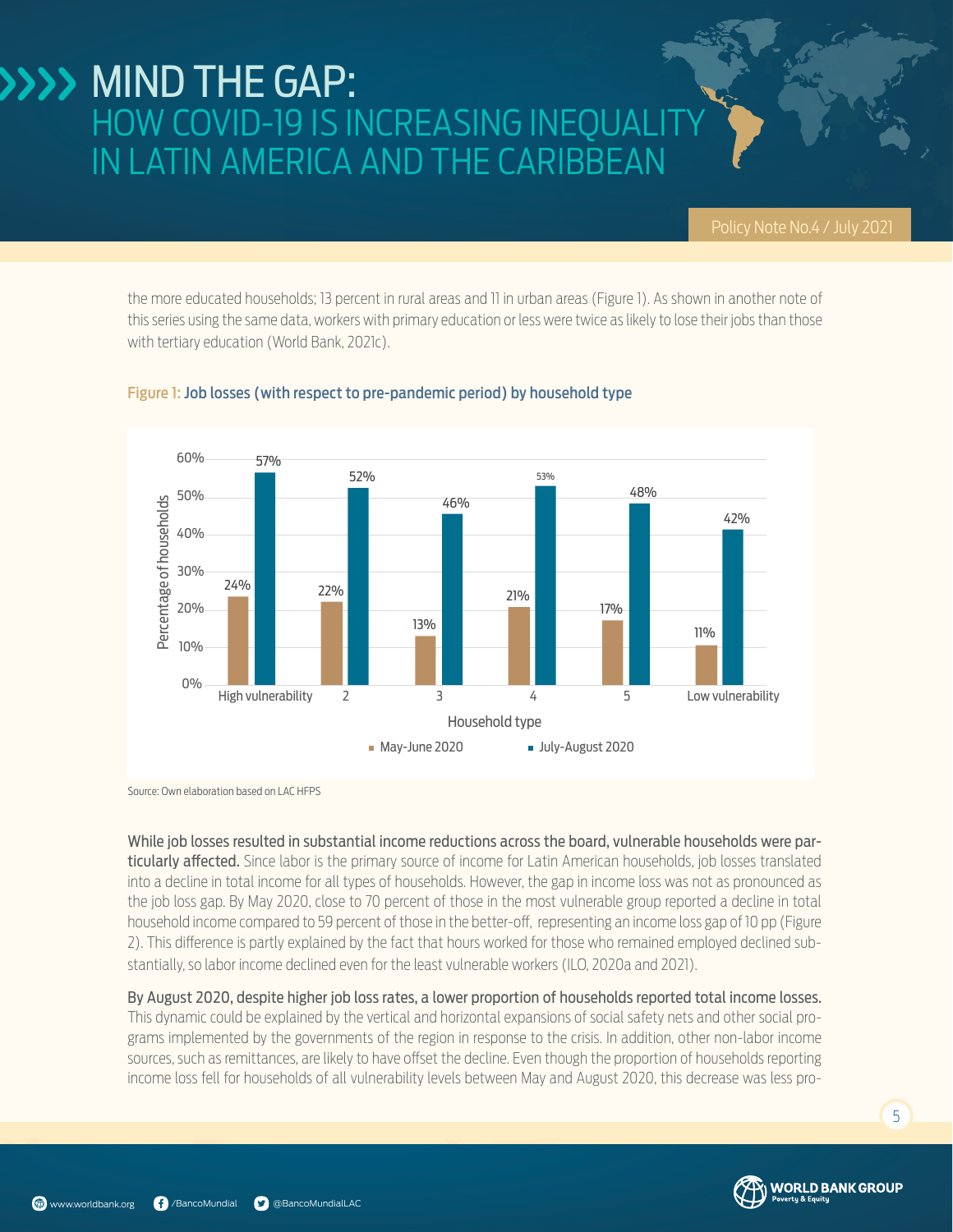nounced among the most vulnerable segment of society (i.e., Type 1). As a result, the income loss gap also widened over time, marking an increase of 4 pp in the period between May 2020 and August 2020.



#### Figure 2. Income losses by household type

Source: Own elaboration based on LAC HFPS

### Beyond income: Effects on food security and human capital accumulation

Highly vulnerable households also suffered from heightened food insecurity. The adverse effects of the Covid-19 pandemic on households extended beyond monetary wellbeing. As a result of income loss, some households experienced food insecurity, particularly among the less well-off. The proportion of the most vulnerable households reporting at least one indicator of food insecurity was more than double the proportion at the other end of the spectrum: more than half for the most vulnerable (Type 1 households) versus one fifth for the better-off (Figure 3).

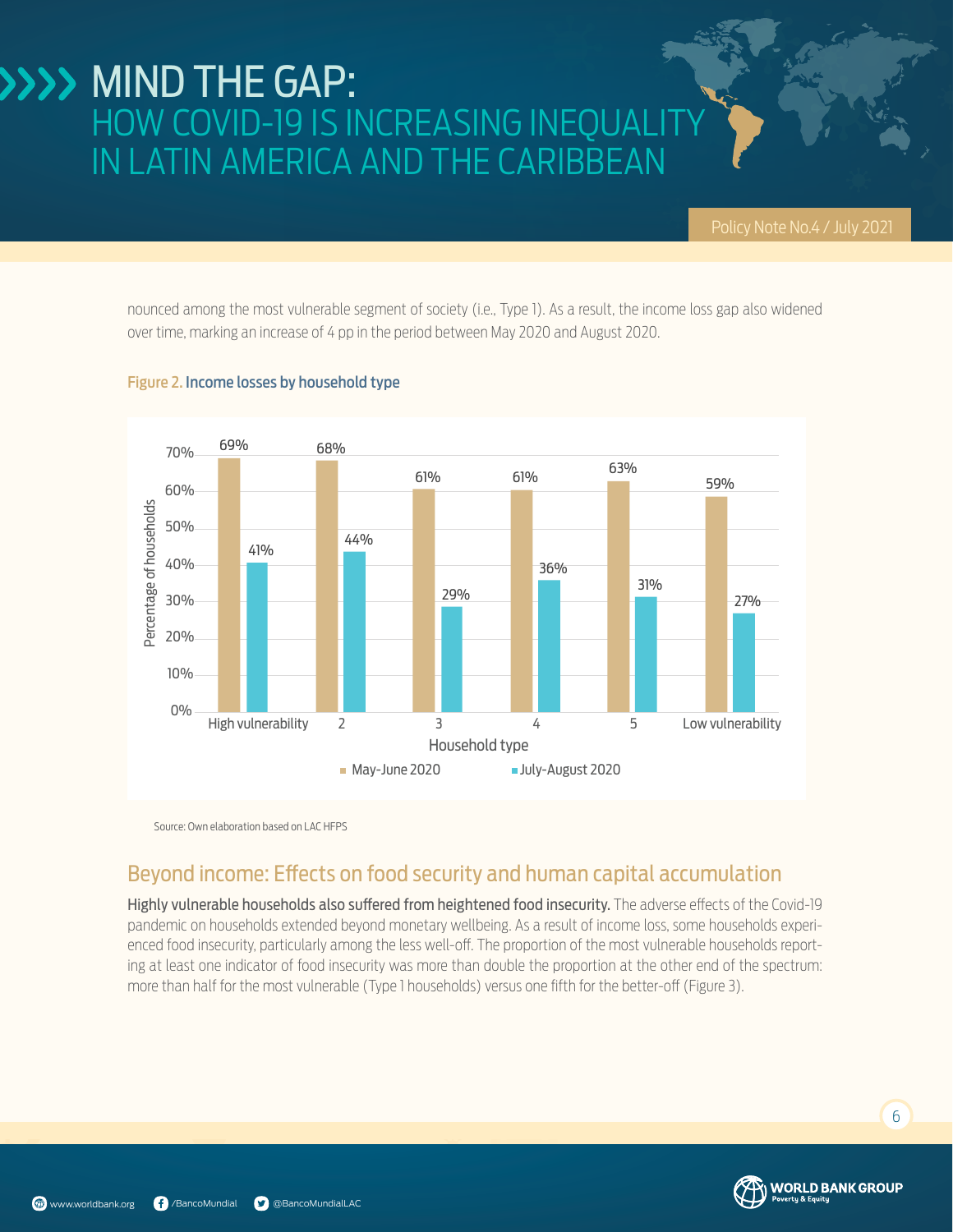#### 60% 53% 55% 50% Percentage of households Percentage of households  $42\%$   $40\%$ 40% 36% 30% 20% 23% 22% 20% 16% 16% 11% 10% 7% 0% High vulnerability 2 3 4 5 Low vulnerability Household type May-June 2020 June-July 2020 July-August 2020

#### Figure 3. Food Insecurity by household type

Note: Food insecurity is defined as households reporting at least one of the indicators: 1. Running out of food (in the last 30 days); 2. Went hungry; 3. Went the entire day without eating or had to skip a meal.

Source: Own elaboration based on LAC HFPS

The food security gap between groups was high at the onset of the pandemic and fell as it progressed. Across all household types, the proportion of households reporting at least one marker of food instability fell as the pandemic advanced, suggesting a generalized recovery. The initial gap in food insecurity was as high as 33 pp in May 2020. By the next quarter, in August 2020, the gap had fallen to 16 pp (Figure 3). Despite the narrowing of the gap over time, the level of food insecurity remains a cause of grave concern. As several studies have shown, malnutrition and food deprivation carry long-term consequences for children, such as stunting and cognitive deficiencies. This is especially the case in the early stages of a child's development (Parker et al. 2011; Grantham-McGregor et al. 2007). Thus, the uneven effects of the pandemic are expected to have a long-lasting impact on the level of inequality in the region.

Access to health and education services has been more restricted for the poorest households. Not surprisingly, low-income households were more exposed to the pandemic's health and learning support shocks, which reinforced the pandemic's job and income effects. Soon after the pandemic started, households belonging to the most vulnerable group reported lower access to medical services than their counterparts. Only one in two uneducated rural house-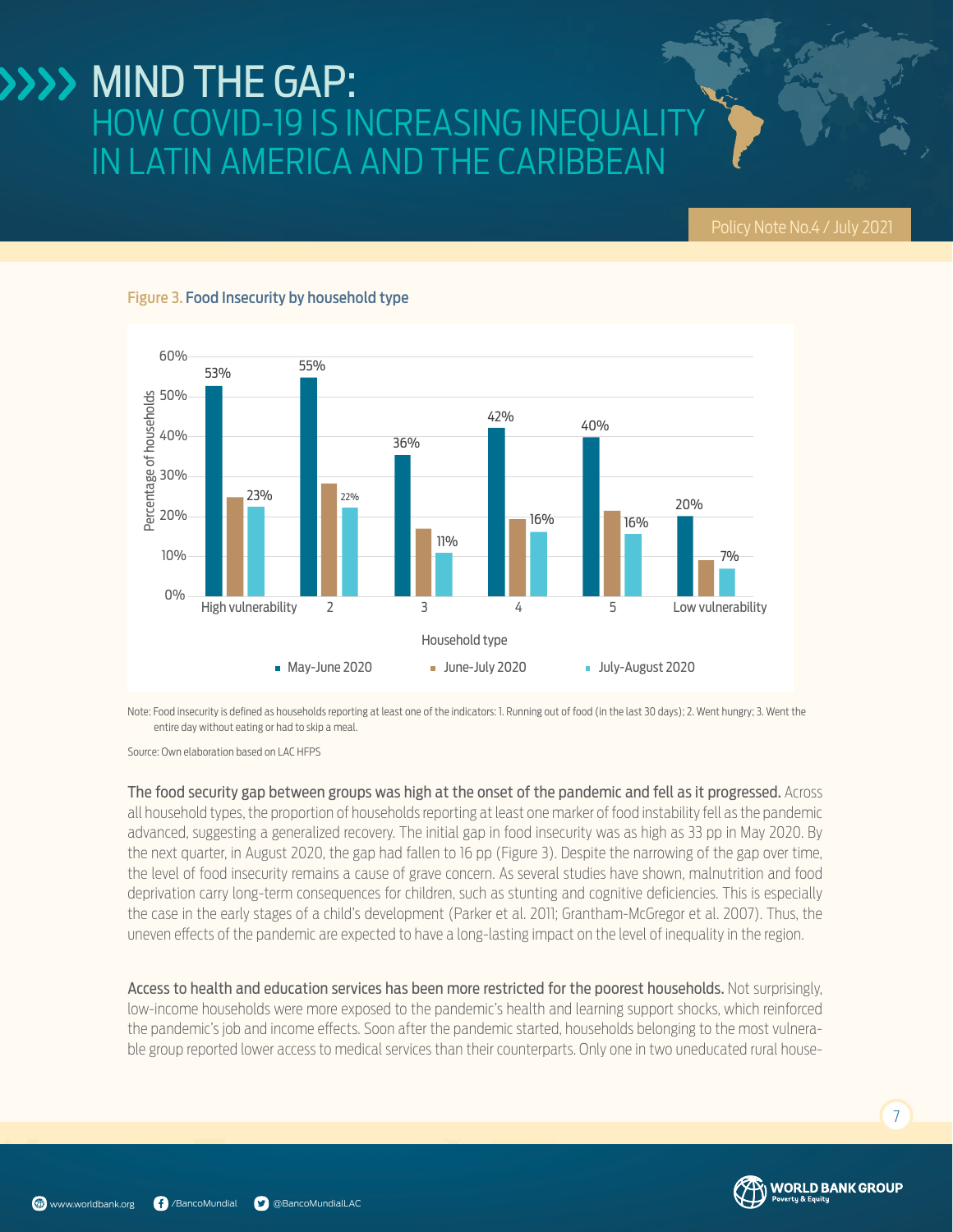holds (Type 2) had access, compared to almost all households (85 percent) in the least vulnerable group (Type 6). As the pandemic evolved, the situation improved among the worse off and the gap in access between the low and highly vulnerable was curbed from 12 pp in May to 6pp in August 2020 (Figure 4).



#### Figure 4. Access to medical services by household type

Note: Access to medical services refers to the period in the past week Source: Own elaboration based on LAC HFPS.

While children of all backgrounds have been affected by school closings, remote learning brings additional challenges for the most deprived. Currently, about 120 million of the region's school-age children have already lost or are at risk of losing an entire academic year of in-person education due to school closings (Saavedra and Di Gropello, 2021). Students and teachers have been forced to adapt to 'distance learning', which presents additional challenges for the most disadvantaged students. In-person education is vital for students from poor households. This is partly because, in many countries, such students benefit from school feeding programs (e.g., Colombia, Guatemala, Peru and Ecuador), as well as access to materials and resources (including human resources). In addition, many do not have educational support at home. Finally, in-person education provides students the opportunity (sometimes the only opportunity) to interact with their peers and to participate in sports and other physical activities in a healthy environment (Attanasio and Rajan, 2021).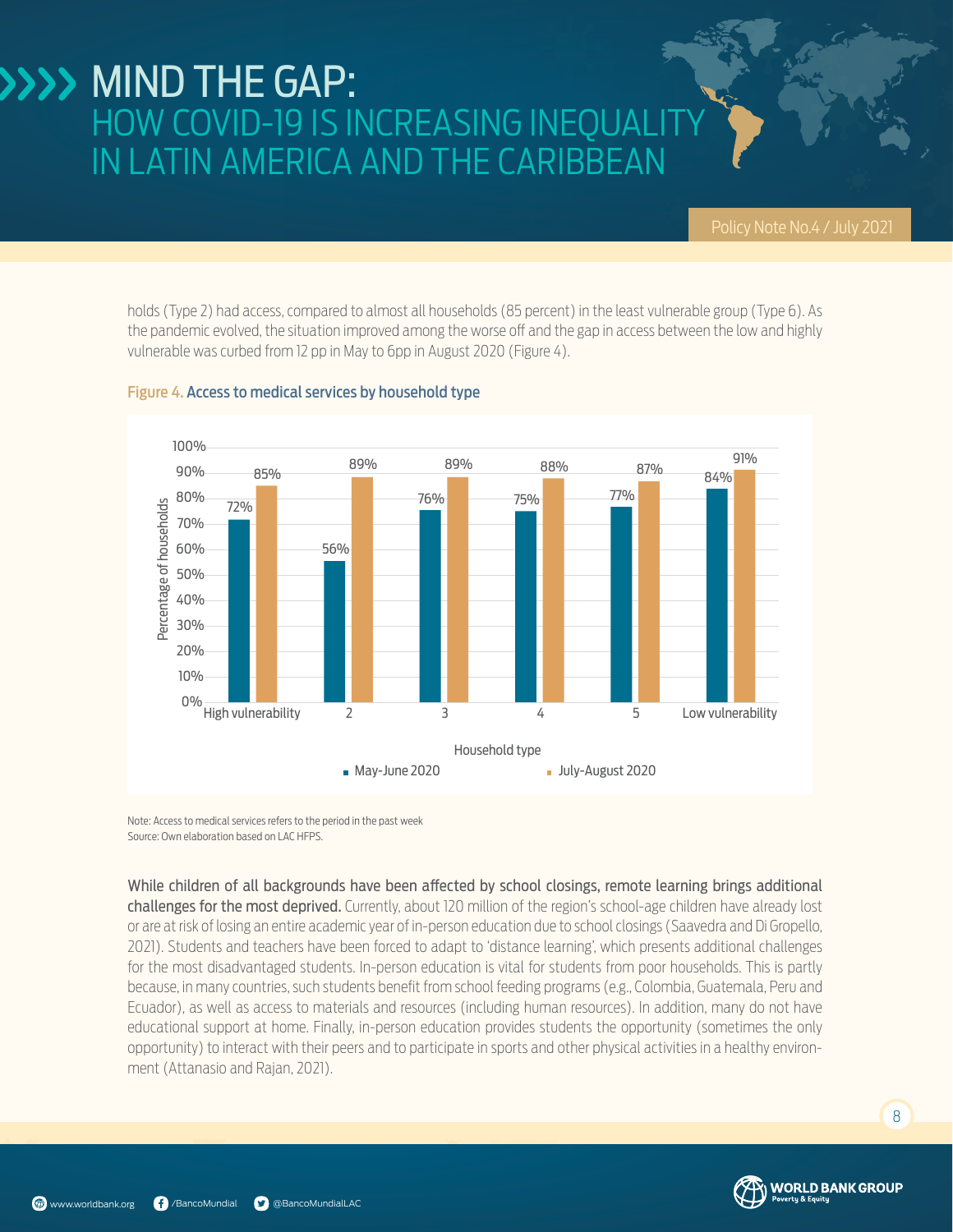Figure 6. Engagement in learning activities during lockdown by household type

The quality of remote engagement was highly uneven, even though most children were engaged in some form of learning activity. In May 2020, most households, regardless of their socio-economic level, reported having their children involved in some education or learning activity<sup>6</sup> after the school closures. Even among the most vulnerable households, participation was as high as 95 percent. For the least vulnerable households, meanwhile, it reached 98 percent. These figures remained high through August 2020 (Figure 5). However, the quality of the engagement differed significantly by level of vulnerability. For example, access to online classes with a teacher was more common among wealthier households: 70 percent of the low vulnerability households versus only 53 percent among the highly vulnerable households (Figure 6). Educational radio programs were also more widely used by better-off households. The consequences of the pandemic in the quality-adjusted education level, and thus in the future income generating ability of the most disadvantaged children, is perhaps one of the main sources of concern for the region.



#### Figure 5. Access to learning services during lockdown and Internet access

Note: Results on access to education services are not presented for Type 2 and Type 5 households since no children reside in these household types. Source: Own elaboration based on HFPS

The lower reported use of online platforms among the poorest households is explained by their starkly lower access to internet connectivity. Only one out of every four highly vulnerable households have access to the internet

<sup>6</sup> Such activities include completing assignments based on the teachers' instructions, virtual sessions, or assignments from online systems.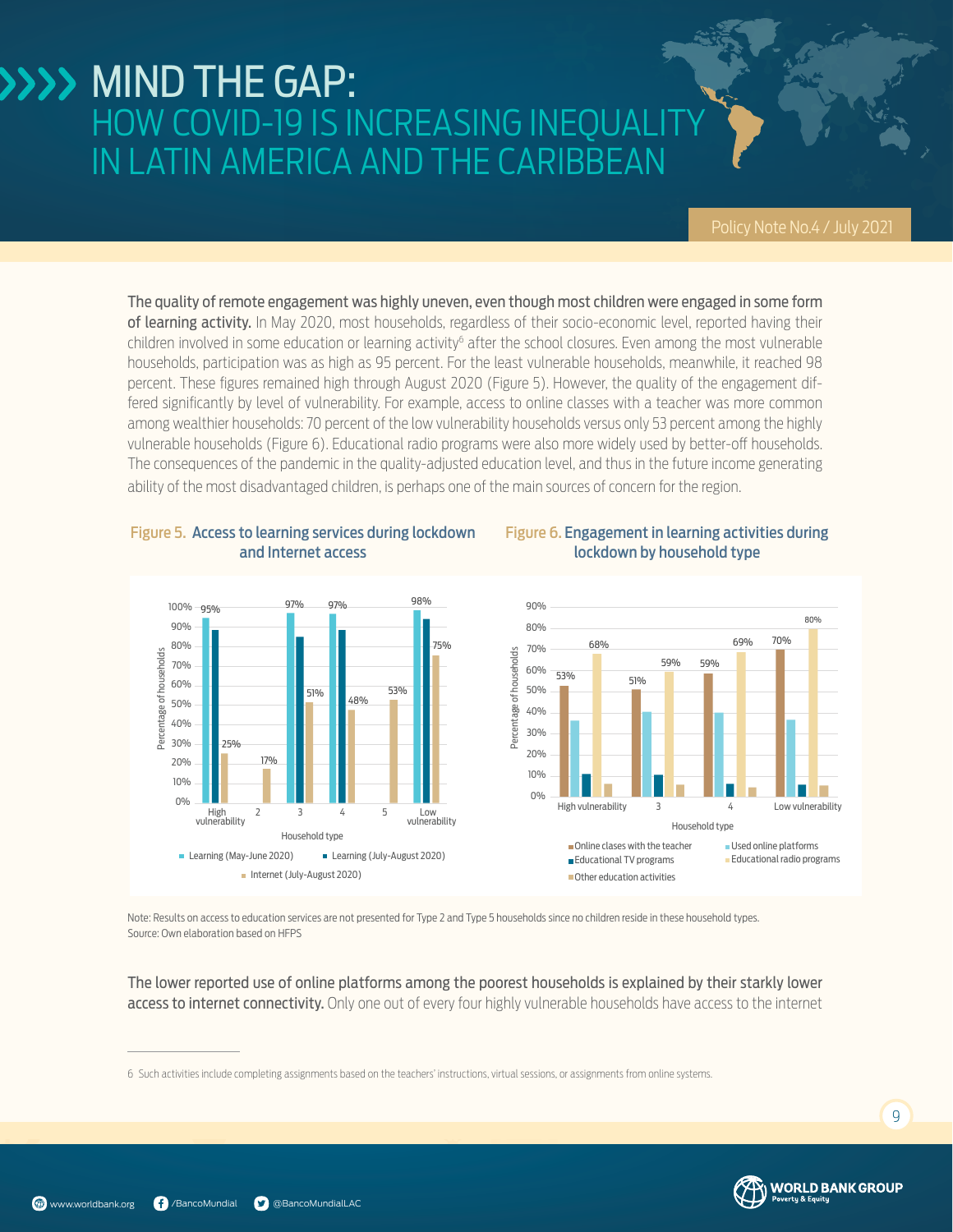compared to three out of every four among the wealthiest households (Figure 5). This is consistent with the phenomenon of 'digital poverty', which has been documented as accompanying economic poverty. Limited physical infrastructure, connectivity, and (at times) parental literacy make it difficult to access the internet, further exacerbating the child development gap (Attanasio and Rajan, 2021).

### The Way Forward

The Covid-19 pandemic has exposed and reinforced the inequality dynamics that characterize the Latin Amer**ica and Caribbean region.** Analysis using the LAC High-Frequency Phone Surveys confirms that the pandemic has disproportionately impacted the most vulnerable households across the region with respect to their livelihoods, food security, and human capital development. In the poorest households, the consequences of different factors (economic downturn, job loss, school closures, etc.) are compounded and, more worryingly, are likely to pass on to the next generation.

The pandemic threatens the region's prospects for inclusive, sustained growth and development, and concerted policy is urgently needed in three main areas: (i) financial support and resources; (ii) livelihoods; and (iii) sustaining human capital accumulation. First, the most vulnerable households should receive continued support to fulfill their basic needs. Most governments in Latin America and the Caribbean resorted to using a mix of new and existing cash transfer programs (e.g., through their vertical and horizontal expansion) to buffer the impact of the pandemic on households in their countries. However, results varied greatly depending on the programs' characteristics (size, periodicity, and coverage) and quality. Another important factor in their effectiveness was how well updated governments' social information systems were at the time of the shock (Levy, 2020; Blofield et al. 2020).7 Going forward, countries should aim to sustain and, when needed and possible, further expand their ongoing programs as well as their emergency or Covid-19-related programs. For countries in which additional spending is not feasible, redirecting current expenditure could be explored.

In addition to financial support programs, the policy action supporting the most vulnerable households should focus on active labor market interventions. Given the uneven effects of the pandemic on job loss levels, labor market policies that aim to preserve employment for the most disadvantaged workers (particularly formal jobs) and support their placement through active labor market interventions should be the second area of focus. For example, tax credits and employment matching efforts for firms hiring vulnerable workers (youth, women, and less educated) can help reduce the cost of hiring them during the first stages of economic recovery (ECLAC and ILO, 2020). In addition,

<sup>7</sup> In more than half of the programs, these did not benefit more than 10 percent of the national population and provided benefits below the minimum wage (Cejudo et al., 2020).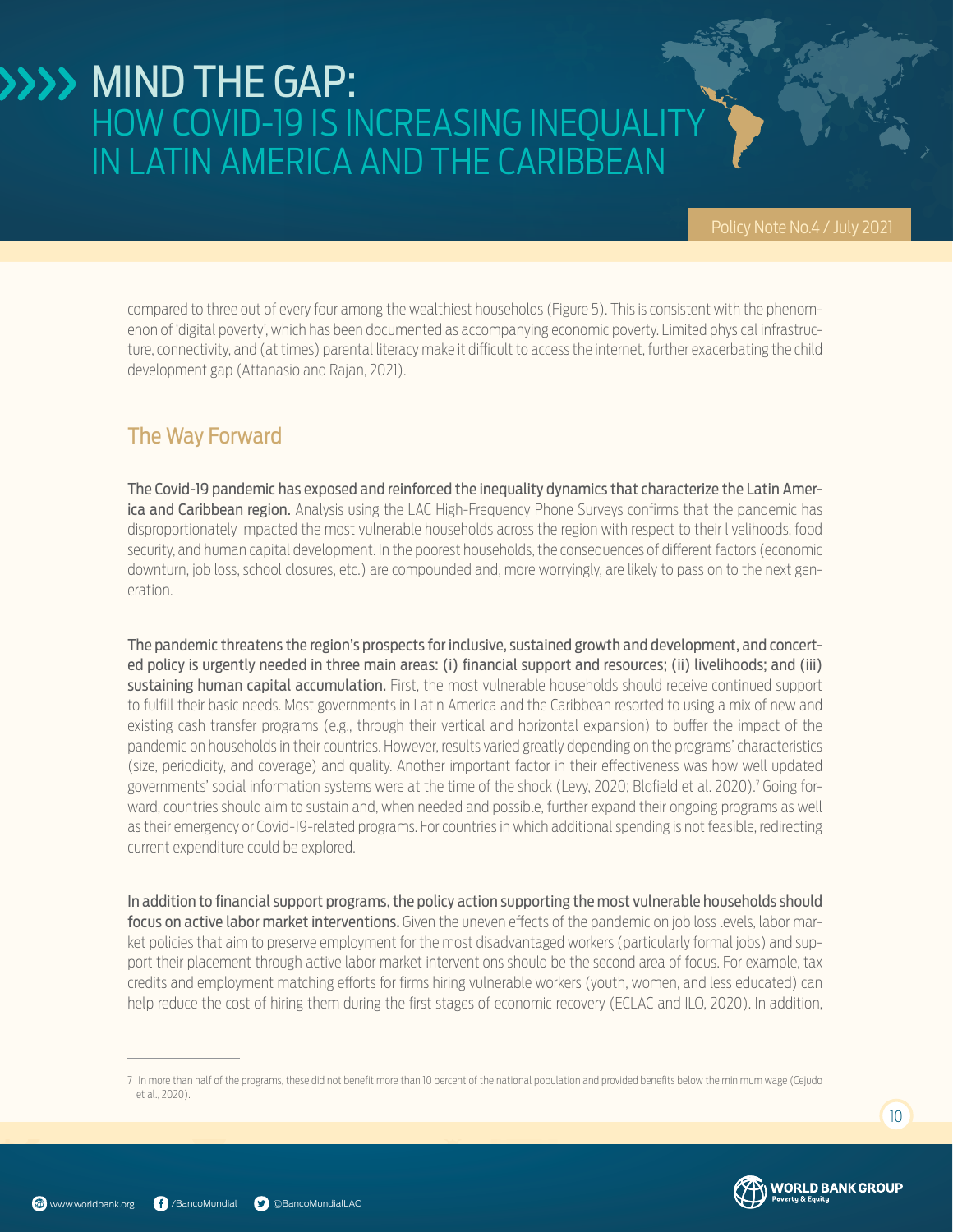training (re-skilling and up-skilling) programs can help promote their placement and employability in the labor market, especially if these include training in digital skills (World Bank, 2021 d).

Thirdly, measures to avoid further human capital loss, particularly that of children, are crucial to curb the unequal intergenerational effects of the pandemic. A prompt return to schools, with strict observation of bio-security measures, should be considered. The long-run costs of keeping schools and the educational infrastructure closed are evident, especially for the most vulnerable students (Attanasio and Rajan, 2020). In-person school attendance should be encouraged, and flexible education schemes should be set in place to avoid students dropping out. When in-person attendance is not possible, schools and parents should be provided with better tools to support distance learning, such as training, information, counseling, and, when possible, better connectivity (either through digital resources or devices, or both).

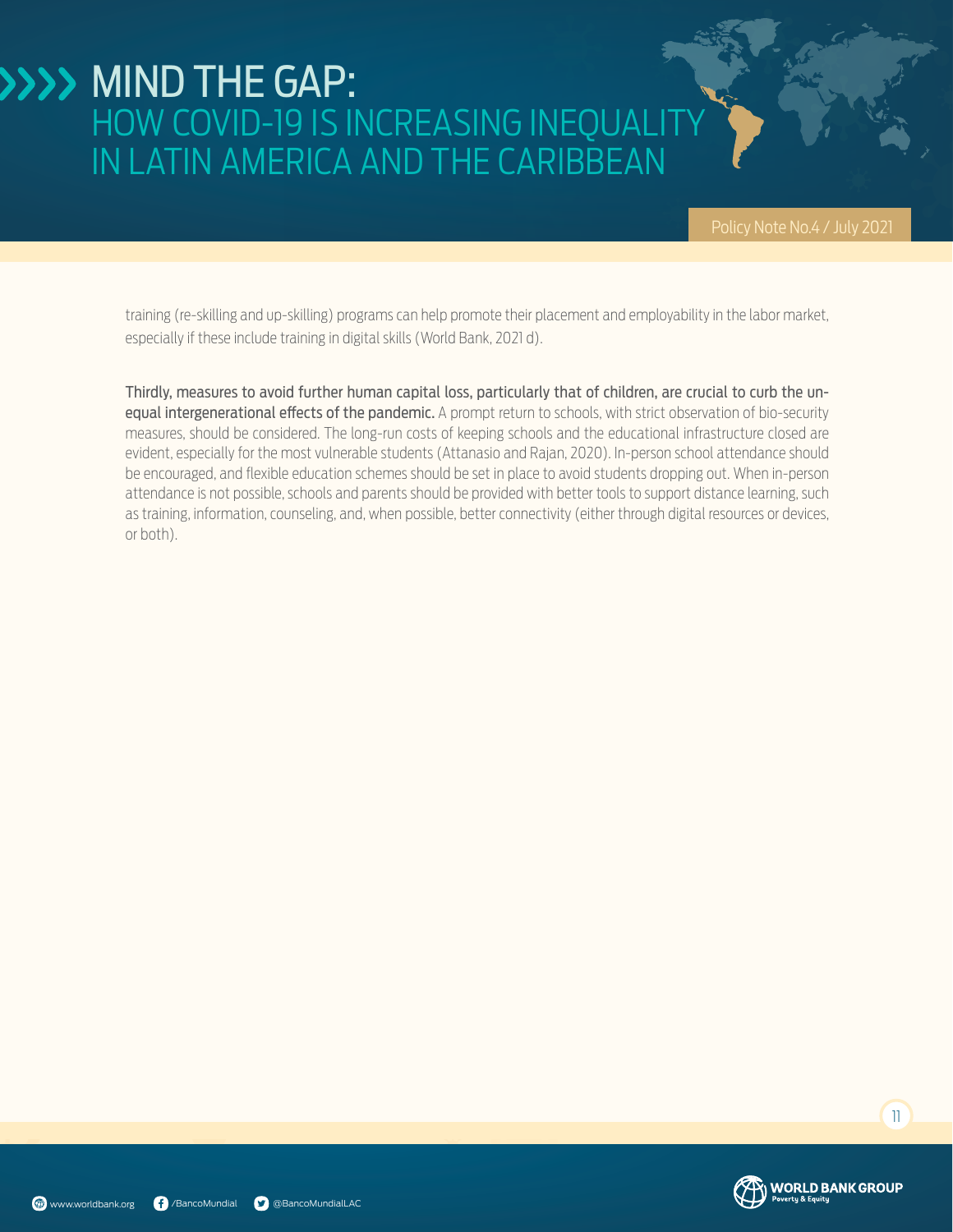### References

- Attanasio O. and R. Rajan, 2021. The invisible COVID-19 graveyard: intergenerational losses for the poorest young people and actions to address a human development pandemic UNDP LAC C19 PDS Nº. 26
- Blofield, Merike, Nora Lustig and Mart Trasberg. 2021."Social Protection During the Pandemic: Argentina, Brazil, Colombia, and Mexico." CEQ Working Paper 104, Commitment to Equity Institute, Tulane University, January.
- Cejudo G., C. Michel, P. de los Cobos. 2021. Policy Responses to the Pandemic for COVID-19 in Latin America and the Caribbean: The Use of Cash Transfer Programs and Social Protection Information Systems. UNDP LAC C19 PDS Nº. 24
- Darvas, Z. 2019. Global interpersonal income inequality decline: the role of China and India', World Development, Volume 121. September 2019, Pages 16-32.
- Economic Commission for Latin America and the Caribbean (ECLAC) and International Labor Organization (ILO). 2020. Employment trends in an unprecedented crisis: policy challenges. Employment Situation in Latin America and the Caribbean, No. 23 (LC/TS.2020/128). Santiago. Available at: https://www.ilo.org/santiago/publicaciones/ coyuntura-laboral-am%C3%A9rica-latina-caribe/WCMS\_760452/lang--en/index.htm.
- Ferreira, F. and M. Schoch. 2020. Inequality and social unrest in Latin America: The Tocqueville Paradox revisited. World Bank Blogs. Let's Talk Development. February, 2020. https://blogs.worldbank.org/developmenttalk/inequality-and-social-unrest-latin-america-tocqueville-paradox-revisited
- Grantham-McGregor, S., Cheung, Y.B., Cueto, S., Glewwe, P., Richter, L. and B. Strupp. 2007. Developmental potential in the first 5 years for children in developing countries. The Lancet Series, 369: 60-70
- International Labor Organization (ILO). 2021. ILO Monitor: COVID-19 and the world of work. Seventh edition. 25 January 2021. Available at: https://www.ilo.org/global/topics/coronavirus/impacts-and-responses/WCMS\_767028/lang- -en/index.htm
- -------------------------------. 2020 (a). ILO Monitor: COVID-19 and the world of work. Sixth edition. 23 September 2020. Available at: https://www.ilo.org/global/topics/coronavirus/impacts-and-responses/WCMS\_755910/lang- -en/index.htm

International Monetary Fund. 2021. World Economic Outlook. Managing Divergent Recoveries. April 2021.

-------------------------------. 2020. Regional Economic Outlook: Western Hemisphere. Chapter 1. Latin American Labor Markets during Covid 19. October 2020.

Levy, S. 2021. Suggestions for the emergency. UNDP LAC C19 PDS Nº. 2